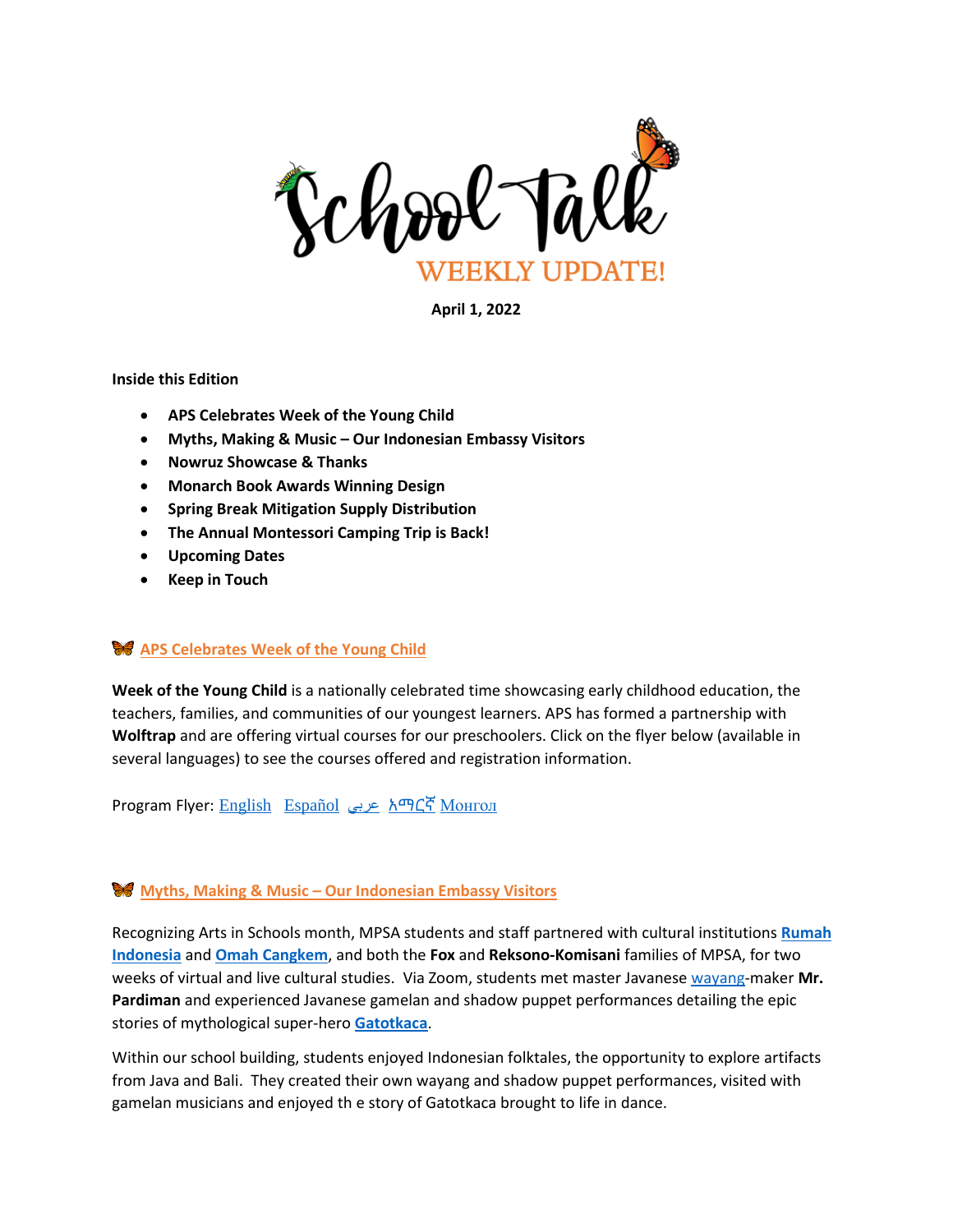





# **W** Nowruz Showcase & Thanks

Thank you to Aliya (LEM) and Torin (Primary) for MPSA's stunning *[Haft-seen](https://en.wikipedia.org/wiki/Haft-sin)* table!

*Nowruz* is the Persian word for "new day." It marks the vernal equinox and the first day of spring. Persian New Year festivities focus on the idea of renewal, themes naturally represented within the Spring season.

*Nowruz* is a secular holiday. People in many regions participate in the thirteen-day festival adding their own local traditions. In Iran, the centerpiece of the *Nowruz* celebration is the *Haft-seen (Seven S's)* table laden with symbols of spring—seven of which begin with the letter S: *Sumac, Senjed, Serkeh, Seeb, Sir, Samanu, Sabzeh.*

*Source: [The Outreach Center for Middle Eastern Studies](https://cmes.fas.harvard.edu/files/NowruzCurriculumText.pdf) and [National Museum of Asian Art](https://asia.si.edu/nowruz/)*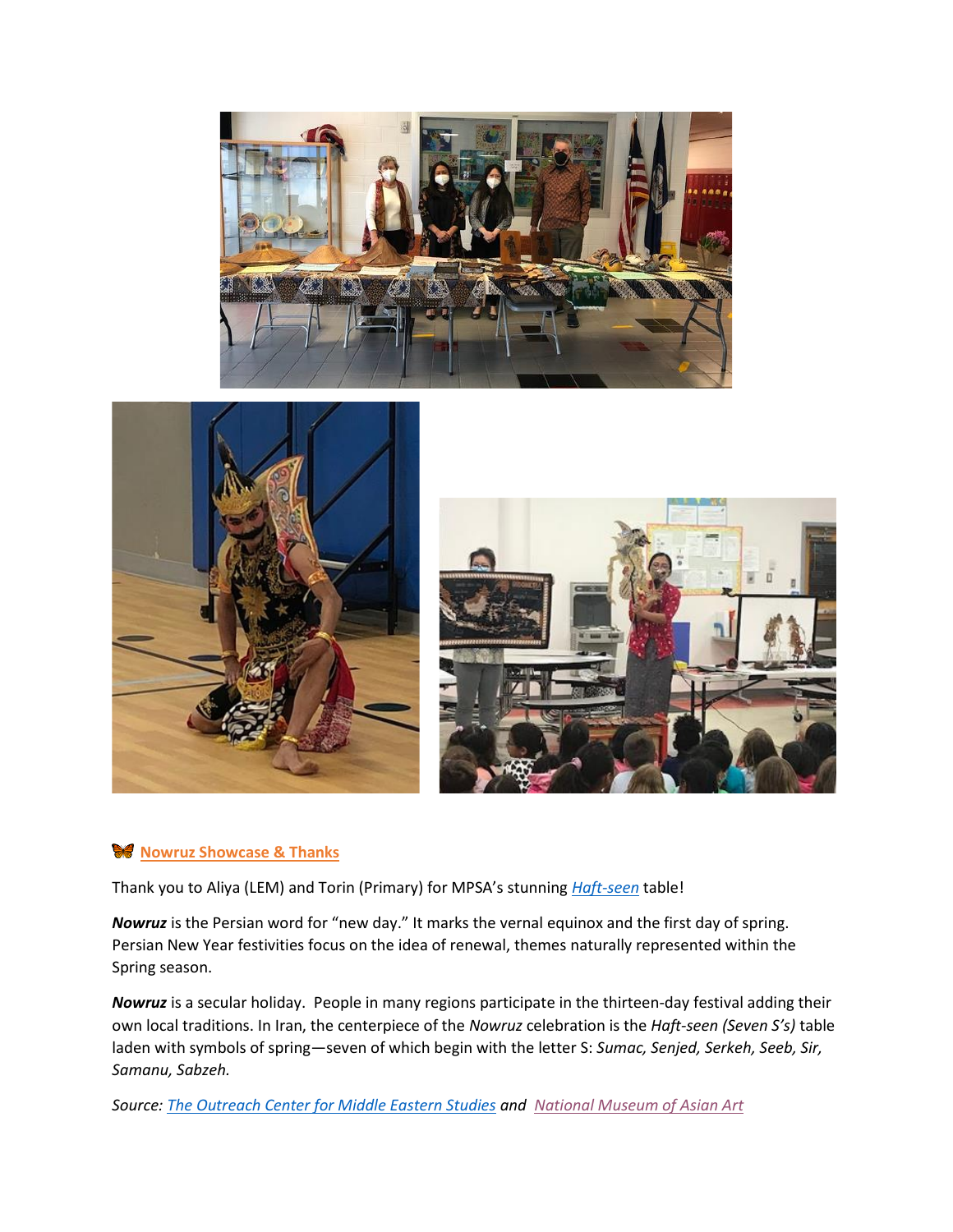

# **Monarch Book Award Winning Medal Design**

MPSA Upper Elementary students will be hosting the **Monarch Book Awards** in May! The students have been hard at work reading books and then nominating the ones they like for MPSA's first ever literary award.

In anticipation of the event, MPSA librarian, Ms. Miller, held an art contest to find the design for this award. When the submissions were gathers, Ms. Miller sent them out to MPSA students and staff to vote for their favorites. We are happy to present the winning design! **Eabha Ostrowski**, of Ms. Ross' class, was chosen as our winner. Congratulations Eabha, and we look forward to seeing which books our children give this new award to!